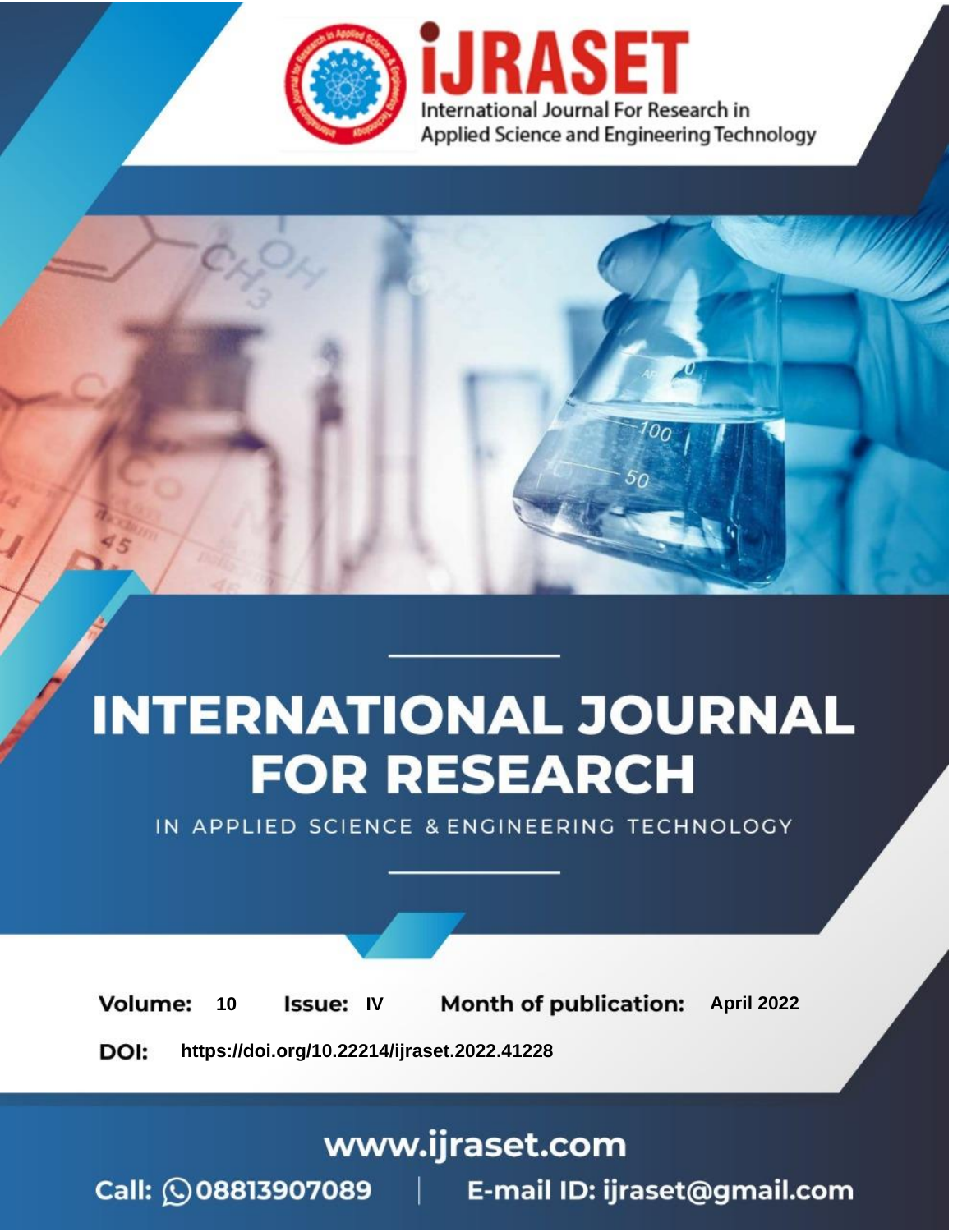## **Social Media Replacing the Party Manifesto as the Key Factor in Deciding Election Outcomes**

Adhiraj Singh Jodha *University of Delhi, India*

*Abstract: In present study researcher will examine role of social media in political campaigning management. In 2014 General elections, social media played a key role in influencing voter's behavior. From 2014 onwards many startups related to the social media came into picture. Due to which major impact has been seen in domestic elections due to this emerging medium of information. The present paper mainly focuses on influence of social media in politics under which researcher covers its role, importance and opportunities. The study will also examine how social media influences voter's behavior and political parties spending on social media for campaign management in various elections. It will also cover related issues such as Facebook– Cambridge Analytica data scandal, Social Media and Indian Politics and its evolution, Voluntary Code of Ethics by social media platforms for 2019 General Election and lastly Ethics, Political Communication, and Security Implications of it. Keywords: Social media, Indian Politics, Voters, Ethics, Political Communication, Security etc.*

#### **I. INTRODUCTION**

For over a decade politicians and political parties have taken the help of the web in an attempt to better reach voters in our new media society. At an early stage it was the use of a static webpage to promote campaign goals, promises and information. However, as social media platforms or social networking sites (SNS) began to rise in popularity in the mid-2000, now campaigns began in earnest attempting to harness their power to reach voters. Social media is also facilitating a new way through which people were able to search and share information and increase their awareness. In India also social media shows its power during the anticorruption movement in 2012, social activist, Anna Hazare used social media to connect with people in New Delhi. Arvind Kejriwal emerged one of the leaders of this movement eventually formed Aam Aadmi Party and won the Vidhan Sabha elections in Delhi, such a feat would have never happened without the impact of the social media footprint that occurred during the movement. Social media activities can be either used to influence or predict the outcome of elections. However, nowadays many companies are trying to use the data which is available from the social media sites such as Instagram, Facebook, Twitter, Google Plus and other platforms to manipulate and predict election outcomes.

#### **II. RESEARCH METHODOLOGY**

- *1) Research Type:* Descriptive research.
- *2) Research Design:* Sample random sampling.
- *3) Data Collection:* From various research papers and online articles. (Secondary form of data)

#### **III. ANALYZING THE PROBLEM AND DISCUSSING RELATED ISSUES**

#### *A. Facebook–Cambridge Analytica data scandal*

In the 2010s, personal data belonging to millions of Facebook users was collected without their consent by British consulting firm Cambridge Analytica, predominantly to be used for political advertising. The data was collected through an app called "This Is Your Digital Life", developed by data scientist Aleksandr Kogan and his company Global Science Research in 2013. The app consisted of a series of questions to build psychological profiles on users, and collected the personal data of the users' Facebook friends via Facebook's Open Graph platform.

Cambridge Analytica used the data to provide analytical assistance to the 2016 presidential campaigns of Ted Cruz and Donald Trump.

Cambridge Analytica was also widely accused of interfering with the Brexit referendum, although the official investigation recognised that the company was not involved "beyond some initial enquiries" and that "no significant breaches" took place. Christopher Wylie, a former Cambridge Analytica employee, in interviews with *The Guardian* and *The New York Times* disclosed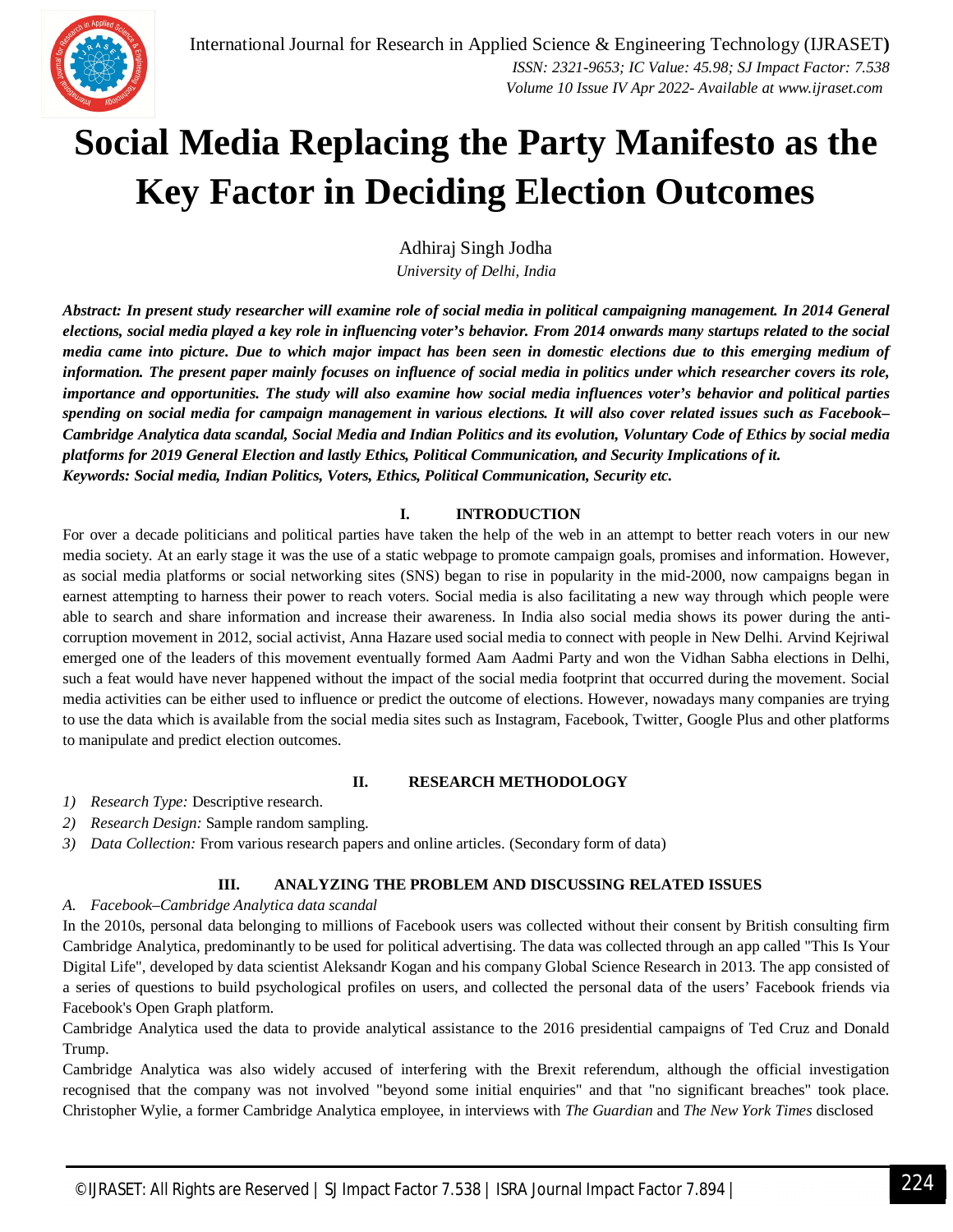

### International Journal for Research in Applied Science & Engineering Technology (IJRASET**)**

 *ISSN: 2321-9653; IC Value: 45.98; SJ Impact Factor: 7.538 Volume 10 Issue IV Apr 2022- Available at www.ijraset.com*

Information about the data misuse in 2018. Other advertising agencies have been implementing various forms of psychological targeting for years and Facebook had patented a similar technology in 2012. In October 2021 following Facebook employee Sophie Zhang whistleblowing Facebook activities, NPR revisited the Cambridge Analytica data scandal by observing that Facebook neither took responsibility for their behavior there nor did consumers get any benefit of reform as a result. This era gave birth to a number of so called "Data companies" which work on collecting information about clients worldwide sometimes with consent sometimes by working in the shadows and without knowing influencing every decision and manipulating voters and several other nefarious purposes are there for which the data gets used. Similar situation was seen in India.

#### *B. Social Media and Indian Politics*

Major growth of social media is due to the youth as they dedicate most of their time to social media, and everyone including Political parties are very well aware of this fact and try to influence this section. In the 2019 election, our country had 130 million first time voters, out of which more than 15 million voters between 18 to 19 years of age. The Political parties with the help of social media we able to get information regarding voters likes and dislikes; and further manipulate them, especially the 'Swing voters', whose views can be changed by manipulating information. Social media creates an innovative political conversation. Power of political messaging is taken away from the mass media model and firmly placed into the peer-to-peer, public dialogue. The institution of social media has allowed unparalleled empowerment and arrangement of the 'aam aadmi' for expressing political opinions, this comes off as a very positive aspect but one should remember that it is easier said than done, mainly because of the steep volume of information that is generated and disseminated leading to abuse and misuse of this medium and spreading fake news and propaganda by groups to push their narrative and since there aren't sufficent channels to check this disseminated information, it leads to misinformation, political division and hatred towards other groups which are portrayed a certain way. Few examples of successful Social Media campaigns by the Political parties in times of elections - Aam Aadmi Party in 2013 and 2020 assembly election and Bhartiya Janta Party and Indian National Congress in 2014 and 2019 Lok Sabha elections. An interesting report published in April 2013 by the Internet and Mobile Association of India (IAMAI). The Mumbai-based Iris Knowledge Foundation was also assisted IAMAI in this study. They find out that Facebook users have a huge impact over the results of the polls in 160 of India's 543 constituencies. The biggest reason for this is the youth of India. As per the report, 50% of population is below 25 age group and Secondly 65 % is below 35 age group. This age group is either studying in college or working in various corporate houses. Their busy schedule has created a virtual distance between television and radio. It is especially happens in case of acquiring or sharing information. The youth is tech habitual and hence consume information through online social media platforms.

#### *C. The Evolution of Social Media in Indian Electoral Politics*

The 2014 general elections—regarded as the "First Social Media Election" in India's political history—kickstarted a social media revolution in Indian politics. The Bharatiya Janata Party (BJP)'s success in mobilizing India's digital generation using social media platforms has forced contending parties to revamp their social media engagement. The BJP reportedly operates around 200,000 to 300,000 WhatsApp groups and controls 18,000 fake Twitter handles. The party has developed an effective IT wing linked to spreading information and propaganda. The Social media campaign has evolved significantly since 2014: then it largely focused on highlighting the leaders, now it seeks to control content citizens consume. Congress' social media spending increased tenfold in 2019 compared to 2014. Even the Communist parties, which have a history of opposing computerization, have begun training their cadres. The BJP's massive victory in 2019, in part, lay in the complementarity of its online and offline campaign strategies, and its robust grassroot support base and organisational structure.

#### *D. Voluntary Code of Ethics by social media platforms for 2019 General Election*

Internet and Mobile Association of India (IAMAI) in consultation with Election Commission has developed a set of 'Voluntary Code of Ethics' for the General Elections to Lok Sabha 2019 and Legislative Assemblies & Bye- elections scheduled along with the Lok Sabha election. The Code has been developed to ensure free, fair & ethical use of social media platforms and to maintain the integrity of the electoral process. The social media platforms have assured the Commission they will facilitate access to information regarding electoral matters and voluntarily undertake awareness campaigns on electoral laws and other election-related instructions. There will be a high priority dedicated reporting mechanism for these elections to interface and exchange feedback for expeditious action. Platforms have developed a notification mechanism for ECI to notify violations of Section 126 of R.P. Act, 1951 and other applicable electoral laws. Action will be taken by the platforms within three hours for reported violations of Section 126 and other cases will also be acted upon expeditiously.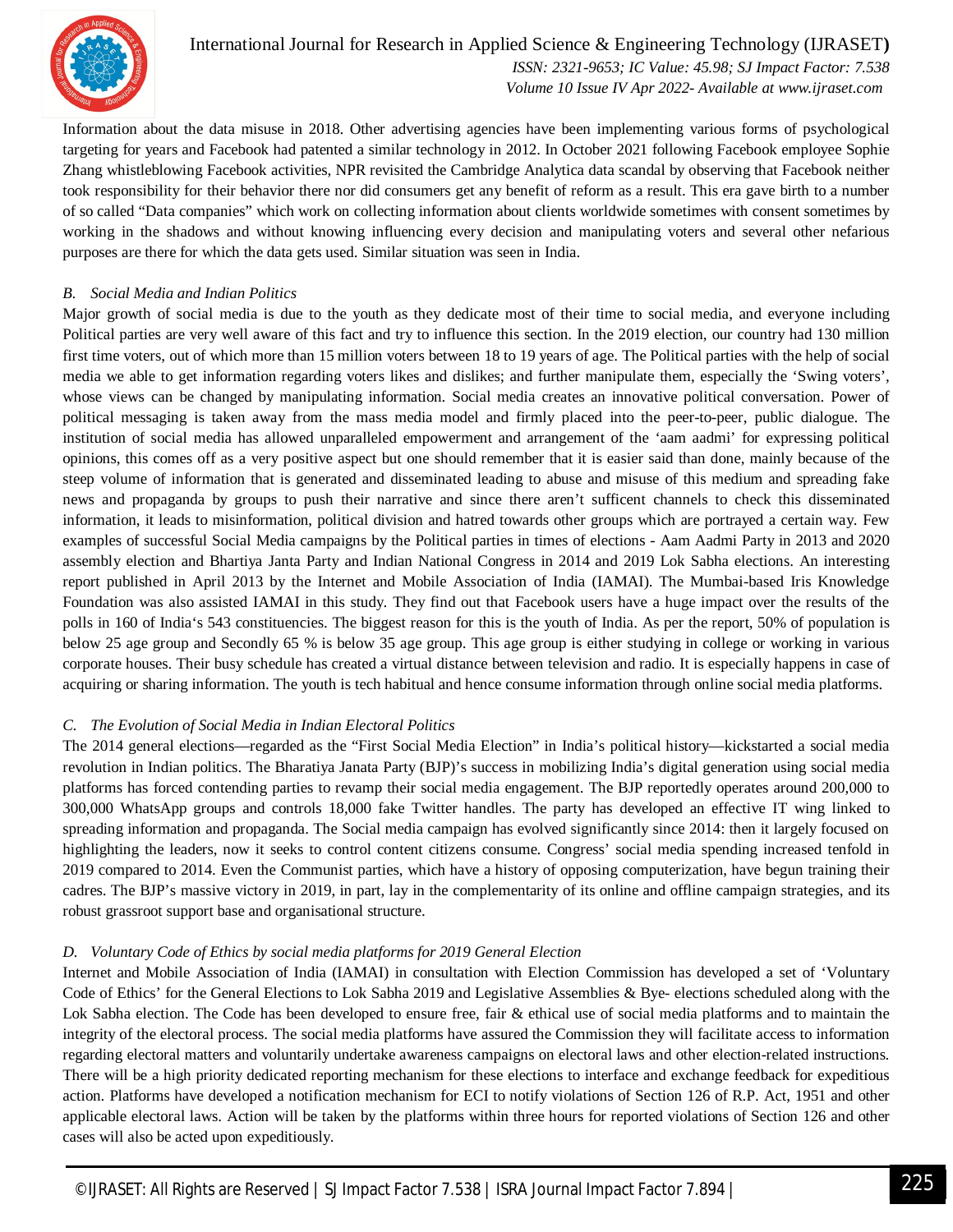

### International Journal for Research in Applied Science & Engineering Technology (IJRASET**)**

 *ISSN: 2321-9653; IC Value: 45.98; SJ Impact Factor: 7.538 Volume 10 Issue IV Apr 2022- Available at www.ijraset.com*

#### *E. Ethics, Political Communication, and Security Implications*

The 2019 general election stands out as the new low in public discourse, the pervasiveness of fake news and misinformation, and a routine flouting of ethical norms relating to political communication. Ethics in political communication, which has always been a complex issue is further complicated by the rise of digital technologies that are weakening traditional ethical constraints among all political actors—politicians, journalists and the mass media, and audiences.

Social media has enabled a style of populist politics that is combative and personal, allowing hate speech and extreme speech to thrive in online spaces that are unregulated, particularly in regional languages and within private WhatsApp group chats. Sahana Udupa examines how hate speech and extreme speech have become routinised in online political communication and participation in India and its gendered implications. Mahapatra and Johannes Plagemann (2019) highlight how fearmongering and the politics of hate propagated by the BJP and the Congress have widened societal fault lines. Both parties and their proxies are also found to have shared large amounts of fake news and misinformation, which proved extremely difficult for fact-checking entities and vigilant citizens to process each case and to bring out truth. An area where unethical use of social media can have severe ramifications is national security and stability, as witnessed with the surge of fake news in the aftermath of the Pulwama attack in February 2019. Primarily, inflamed passions, sensational reporting, and political sloganeering due to the spread of fake news following Pulwama attack brought India and Pakistan to the brink of war. Facing intense public scrutiny online, Modi ordered airstrikes on alleged terror camps in Balakot, Pakistan, precipitating a series of retaliatory actions by both countries, which only ceased after Pakistan's conciliatory gesture of releasing captive Indian Air Force pilot Abhinandan Varthaman. Here, outraged Indian netizens and a barrage of fake news played an instrumental role in triggering unprecedented hostilities between India and Pakistan, with security implications for the region as a whole. Whether deliberate or otherwise, in an election campaign already rife with polarising content, false and misleading social media posts about Pulwama heightened jingoistic nationalism and communal tensions. The rumours and fake news that swirled around Pulwama/Balakot fall into a category of wedge-driving rumours that can have a long-lasting effect on the society, with the propensity to fuel social instability.

#### **IV. CONCLUSION**

On the one hand, social media has allowed for the democratisation of politics and re-energised the political landscape. On the other, several ethical dilemmas arise with the involvement of political actors in the non-ethical uses of social media, compounded by the proliferation of social media among a largely digitally illiterate population. Particularly in the area of national security, political actors will have to weigh the political advantages against the very real security and human costs that would accrue from prolonged non-ethical uses of social media. Given the serious implications of unethical political communication, political actors need to introspect further and focus on bringing back ethics to the table. As routinised unethical political communication has grave implications for politics as well as for social resilience and national security, the issue needs to be tackled on a war footing and through a multi-stakeholder approach. Political parties have a key role to play by reining in their proxies and supporters, and working with coalitions comprising of fact-checkers, civil society organisations, academia, think tanks, etc, to put ethical communication principles into practice in a social-media age.

#### **REFERENCES**

- [1] Ajinkya B Metkar and Aakash Aade : Role of Social Media in Political Management in India. https://papers.ssrn.com/sol3/papers.cfm?abstract\_id=3637843
- [2] Jelvin Jose : The Politicization of Social Media in India (South Asian Voices). https://southasianvoices.org/the-politicization-of-social-media-in-india/
- [3] Jinala Sanghavi: Role of Social Media in Indian Politics. https://legaldesire.com/role-of-social-media-in-indian-politics/
- [4] Anuradha Rao : How did Social Media Impact India's 2019 General Election? (Engage EPW) https://www.epw.in/engage/article/how-did-social-media-impactindia-2019-general-election
- [5] Facebook–Cambridge Analytica data scandal (Wikipedia) https://en.wikipedia.org/wiki/Facebook%E2%80%93Cambridge\_Analytica\_data\_scandal#cite\_note-1